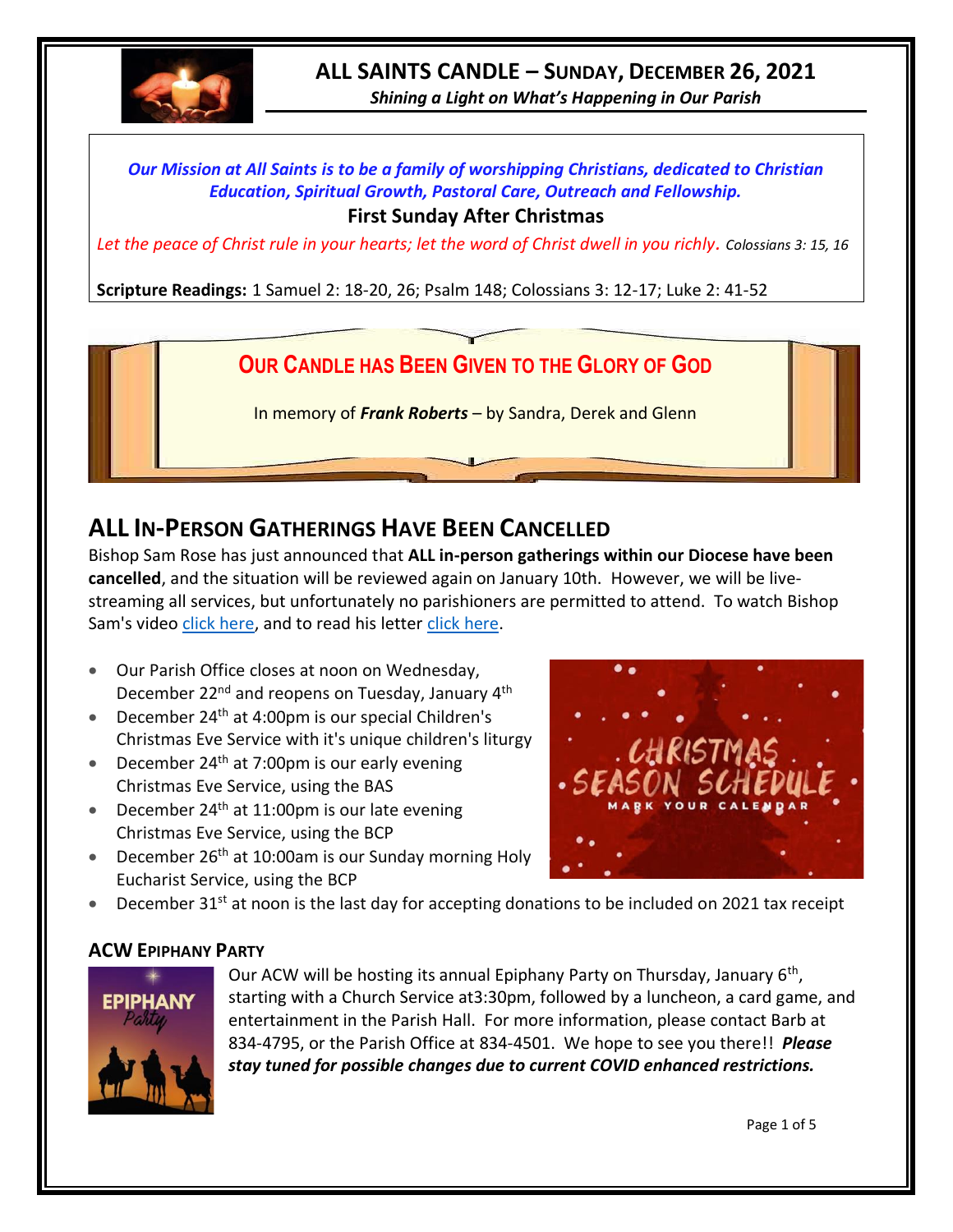# **A Christmas Wish from Rev Sam**



Wow!!! Here we are once again celebrating another Christmas under the cloud of COVID. But as tough has it may have been for many of us throughout this past year, we can all look forward to once again celebrating the birth of our Lord and Saviour – Jesus Christ.

For me it's been a very busy year - yet a very enjoyable and rewarding one. I was able to reach out to many of you on several occasions, either via home visits or by telephone calls. Whatever the method, you have all made me feel so welcome during these challenging times. Your spirit and generosity in turn lifted my spirit as well, and my faith in the Lord Jesus.

Because of the availability of vaccines, I have had the honour to share the body of Christ with you though home communions and prayer, and I look forward to the day when many of you will be comfortable returning for Sunday morning worship once again. And for those, who for whatever reasons are unable to get out and about, I look forward to my visits again in 2022.

So, from my family to yours, I would like to wish you are a very Merry and Joyous Christmas, and the best of health in the new year.

May God Bless us all.

Rev Sam+, Christina and Family

*THE CANDLE – All Saints CBS – December 26, 2021* Page 2 of 5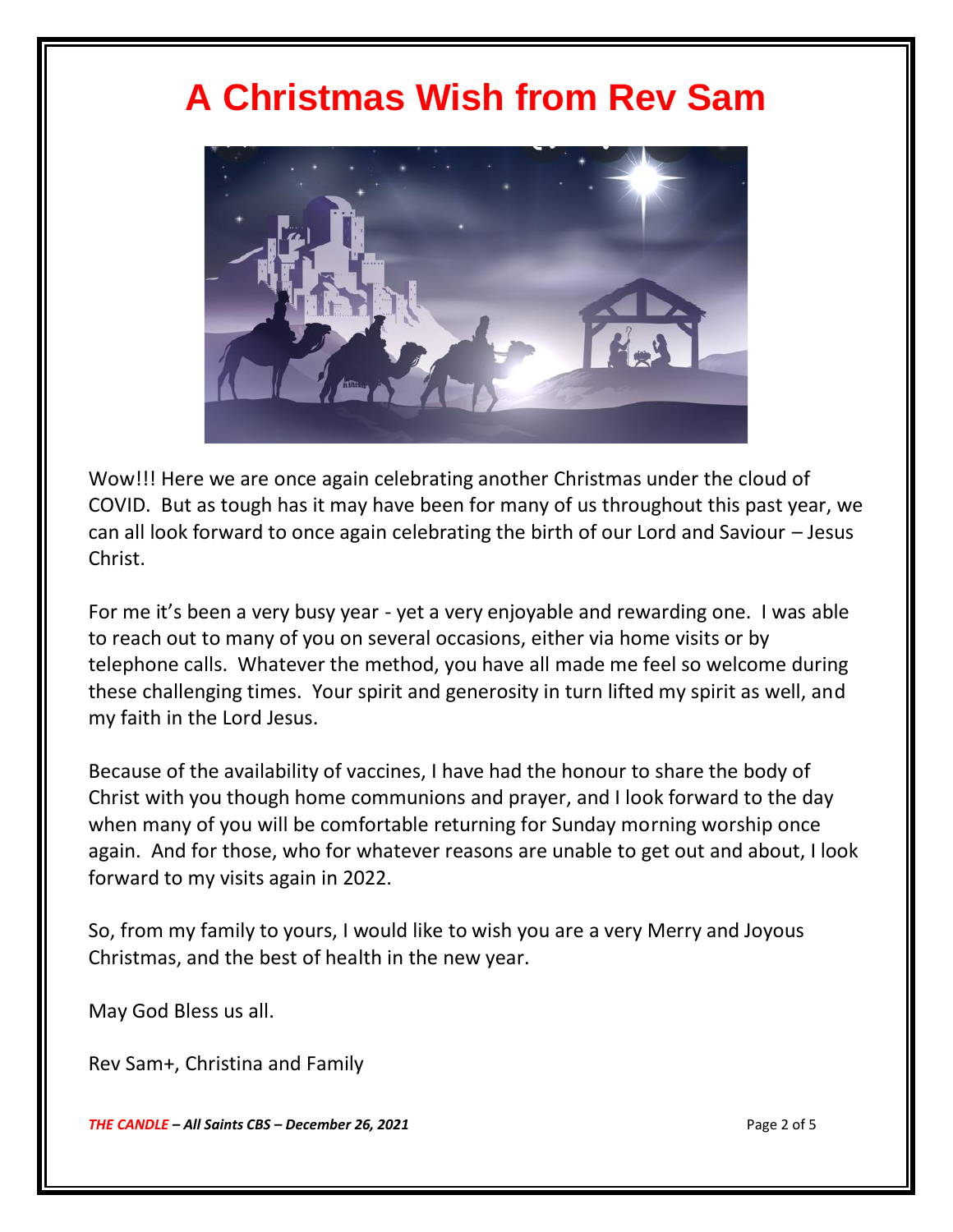**CONFIRMATION CLASSES -** Our next Confirmation Class is January 9th ,

at 2:00pm in the lower level of the Parish Hall. These are 2-hour Sunday afternoon fun-filled learning experiences. If you have any questions or



concerns, please contact Joanne Simfukwe at 682-8103 or [joannesimfukwe@gmail.com.](mailto:joannesimfukwe@gmail.com.P) *Please stay tuned for possible changes due to current COVID enhanced restrictions.*

# **C.L.B. RETURNING JANUARY 4 TH**



Our Foxtrap Company C.L.B. will be returning in the New Year, commencing on Tuesday, January  $4<sup>th</sup>$ . We are looking forward to seeing our past members, and hopefully meeting new ones. Registration will be held on January 4<sup>th</sup> in the Lower Level of the Parish Hall, between 6:00pm and 8:00pm. All COVID protocols and requirements must be followed. We hope to see you there!!!!*Please stay tuned for possible changes due to current* 

*COVID enhanced restrictions.*

# **ALL SAINTS TEA ROOM - EVERY WEDNESDAY AT NOON**



We would like to thank all those who continued to attend and support our Tea Room Luncheon every Wednesday at noon. We certainly always looked forward to seeing you each week for some great food, fun, and fellowship. Our Christmas luncheon on December 1<sup>st</sup> had over 180 people in attendance, and all enjoyed a wonderful Christmas Dinner. Many thanks to Enid and her Team. We will be returning on **January 19th** . Please be aware that due to COVID regulations and limited seating capacity, you have to pre-register. To

help us avoid congestion at the door, especially with the unsettling fall weather, please contact Enid Haines at 682-9367, or Aura Farrell at 682-3775. *Please stay tuned for possible changes due to current COVID enhanced restrictions.*

# **PARISH HALL HEATER REPLACEMENT CAMPAIGN HAS ENDED**



We are delighted to say that our Parishioners really stepped up to the plate, and we have surpassed our target for the Parish Hall Heater Replacement Project.

These heaters have been ordered since early November, and will hopefully arrive very soon. They will then be installed with new modern thermostats which will help improve our current monthly electricity costs.

On behalf of your Vestry, we offer our sincere thanks. We can now repay our temporary loan back to our AJIF investment account for future use.

# **PARISH HALL IS NOW AVAILABLE FOR RENTALS**

We are pleased to announce that our Parish Hall is once again available for rentals. Please make yourself familiar with the new revised guidelines listed below. Also, we encourage you to pass this along to family, friends, and business associates

*THE CANDLE – All Saints CBS – December 26, 2021* Page 3 of 5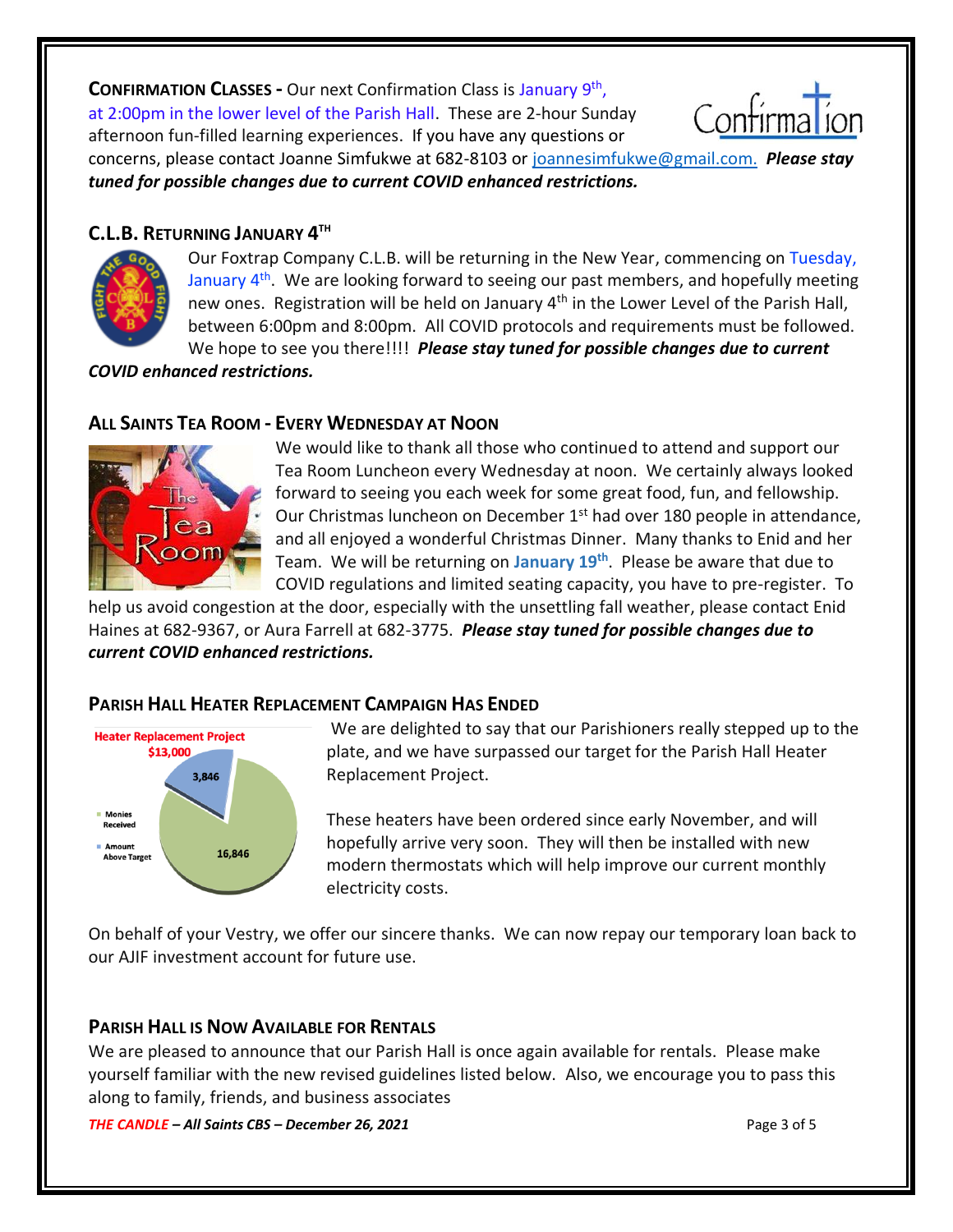#### **REVISED DIOCESAN GUIDELINES FOR WORSHIP AND GATHERING**

The Diocese has issued a revised Diocesan guidelines document titled, *[The New Has Come](https://anglicanenl.net/home/wp-content/uploads/2021/08/The-New-Has-Come-August-10-2021.pdf?fbclid=IwAR2_9nhbxB2LEc3XOqAP_nvoRu4G5Mt6NWIYwOEYNI0OtUl0atv2QwCfCY0)*, which can be viewed or downloaded [here.](https://anglicanenl.net/home/wp-content/uploads/2021/11/The-New-Has-Come-15-Nov-2021.pdf) It is subject to change as further restrictions are eased or reinstated

#### **DO WE HAVE YOUR EMAIL ADDRESS?**

Now, more than ever, email is becoming one of the safest and quickest ways for our Parish to keep you informed. If we do not already have you email address on file, and you are not regularly receiving our bulletins and information updates, we would love for your to provide it to us. Please email it to [communications@allsaintsparish.ca,](mailto:communications@allsaintsparish.ca?subject=eMail%20Address%20Update) or simply [click here](http://allsaintsparish.ca/email_updates) to complete our online email registration form.

**CHURCH OFFERTORY ENVELOPES –** We encourage you to continue to use our secure mail drop-slot,

which is located at the top of the stairs, just to the left of the main entrance of our Parish Hall. You may also e-Transfer your offering via Interac simply by emailing it to [donations@allsaintsparish.ca.](mailto:donations@allsaintsparish.ca) And of course, we always encourage you to consider signing up for our eGivings program which automatically deposits your offering at whatever interval you choose and are comfortable with. Simply [click here](http://allsaintsparish.ca/egiving-online-information-form) to register, or go to our website and follow the eGiving notes. If

you have [any](https://wfsites-to.websitecreatorprotool.com/870a5dd5.com/Admin/%7BSK_NODEID__22939341__SK%7D) questions, please email your Finance Team at [finance@allsaintsparish.ca,](mailto:finance@allsaintsparish.ca) or call our Office at 834-4501.

# **SPONSORING 'THE CANDLE'**

**THE CANDLE** In Memory of... We invite you to sponsor our weekly bulletin, **'***THE CANDLE***'**, and have it dedicated in memory of a loved one. Your personal tribute will be prominently posted on the Bible graphic located at the top of the front page, and your kind donation of \$25 would be greatly appreciated. Additionally,

you can honor a loved one by posting your favourite picture, along with a memorial verse, and your kind donation of \$50 for this full-page tribute is greatly appreciated. A paper copy of '*THE CANDLE*' is distributed at all Sunday services, and a digital copy is permanently archived on our Parish website at [allsaintsparish.ca](http://allsaintsparish.ca/thecandle.html)

#### **IN MEMORIAM - HEATER REPLACEMENT FUND**

- In memory of *Clarence Morgan* by Calvin Toope
- In memory of *Derick Kennedy* by Lillian Taylor
- In memory of *Doug Rideout* by Aura and Jerry
- In memory of *Doug Rideout* by Cynthia, Dana, Lenora and Denene
- In memory of *Doug Rideout* by Lorraine & Harvey Baldwin
- In memory of *James & Matilda Jefford* by Ruby Jefford
- In memory of *Leonard Rideout* by Jim & Carolyn Kavanagh

*THE CANDLE – All Saints CBS – December 26, 2021* Page 4 of 5